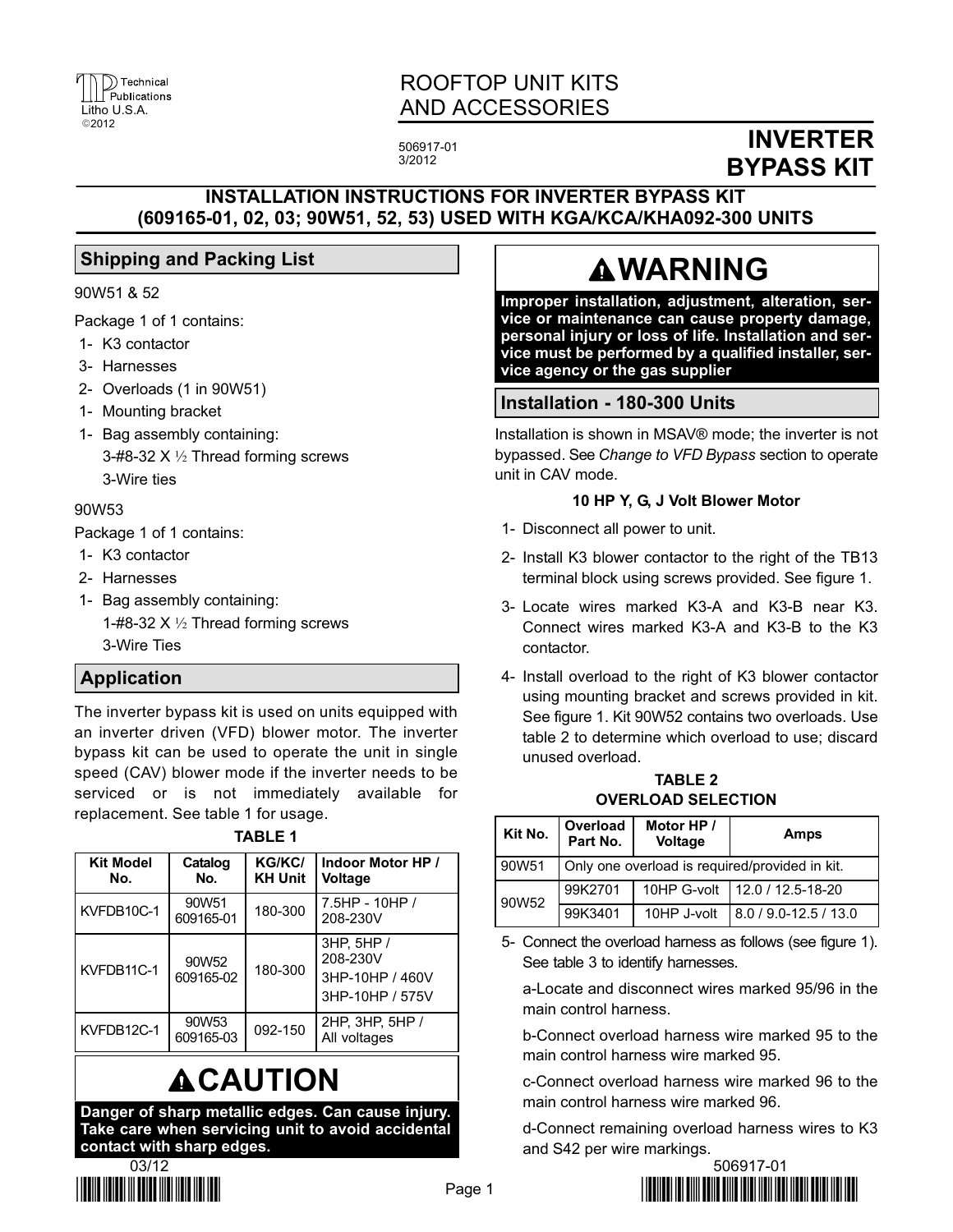<span id="page-1-0"></span>

#### FIGURE 1

6− Connect the high voltage harnesses as follows (see figure 1). See table 3 to identify harnesses.

a−Connect harness marked P249 to K3 contactor per wire markings.

b−Connect harness marked J249 to S42 motor overload per wire markings.

7− Route wires as shown and secure to high voltage wires with wire ties provided.

#### 3, 5, 7.5 HP Y, G, J Volt Blower Motor

- 1− Disconnect all power to unit.
- 2− Install K3 blower contactor to the right of the TB13 terminal block using screws provided. See figure [2.](#page-2-0)
- 3− Locate wires marked K3−A and K3−B near K3. Connect wires marked K3−A and K3−B to the K3 as shown in figure [2.](#page-2-0)
- 4− Connect the high voltage harnesses as follows (see figure [2](#page-2-0)). See table 3 to identify harnesses.

a−Connect harness marked P249 and J249 to K3 contactor per wire markings.

5− Route wires as shown and secure to high voltage wires with wire ties provided.

| <b>TABLE 3</b>                |  |  |
|-------------------------------|--|--|
| <b>HARNESS IDENTIFICATION</b> |  |  |

| Kit No. | Harness<br>Type | <b>Harness</b><br>Part No. | <b>Wire Markings</b>                                    |
|---------|-----------------|----------------------------|---------------------------------------------------------|
| 90W51   | High<br>Voltage | 103483-01                  | J249<br>K3/S42-T1, T2, T3                               |
|         |                 | 103484-01                  | P <sub>249</sub><br>K3-L1, L2, L3                       |
|         | Overload        | 602238-01                  | K3-T1, T2, T3<br>S42-L1, L2, L3<br>95/96<br>S42-95, 96  |
| 90W52   | High<br>Voltage | 609161-01                  | J249<br>K3/S42-T1, T2, T3                               |
|         |                 | 609162-01                  | P <sub>249</sub><br>K3-L1, L2, L3                       |
|         | Overload        | 602238-01                  | K3-T1, T2, T3<br>S42-L1, L2, L3<br>95, 96<br>S42-95, 96 |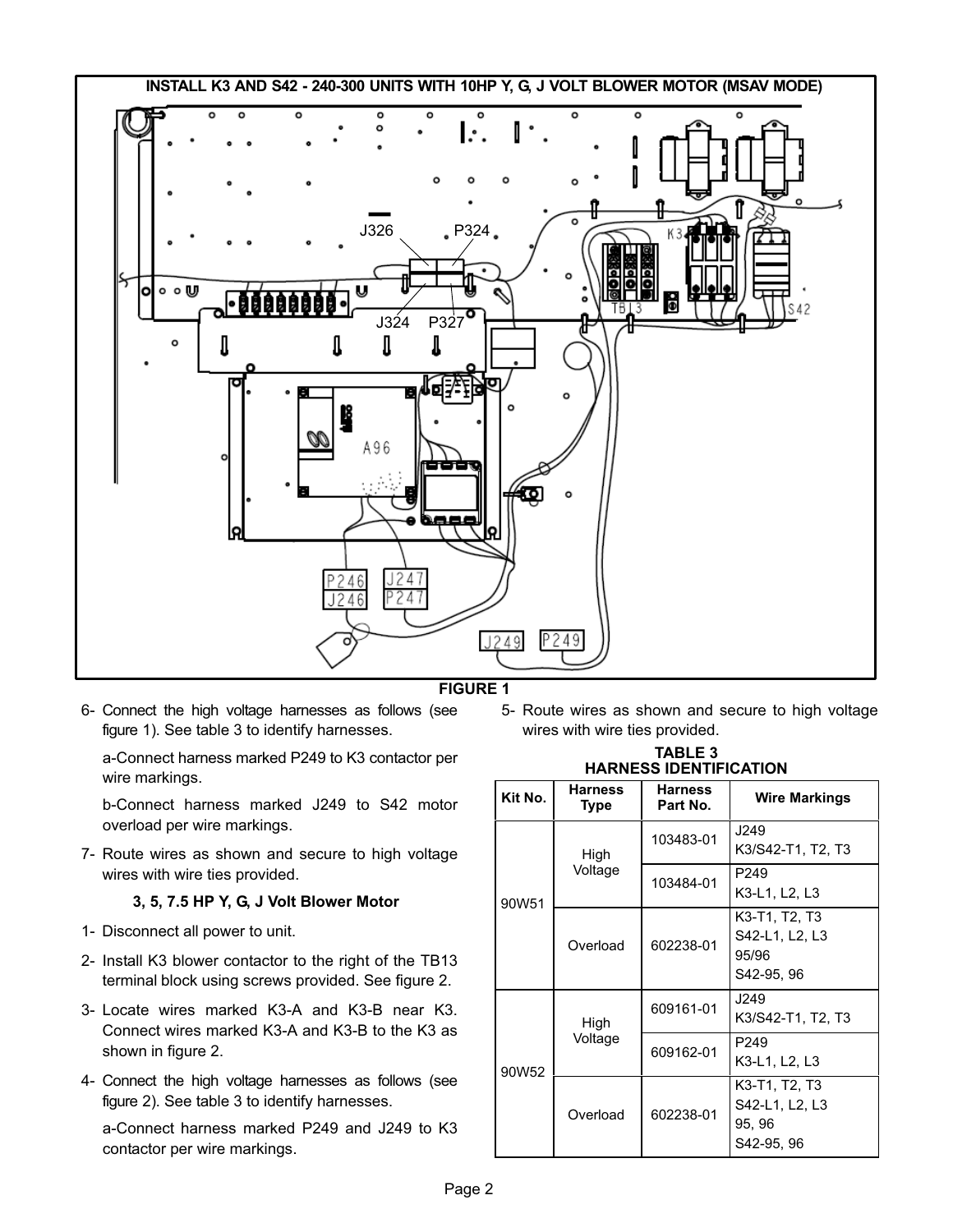<span id="page-2-0"></span>

FIGURE 2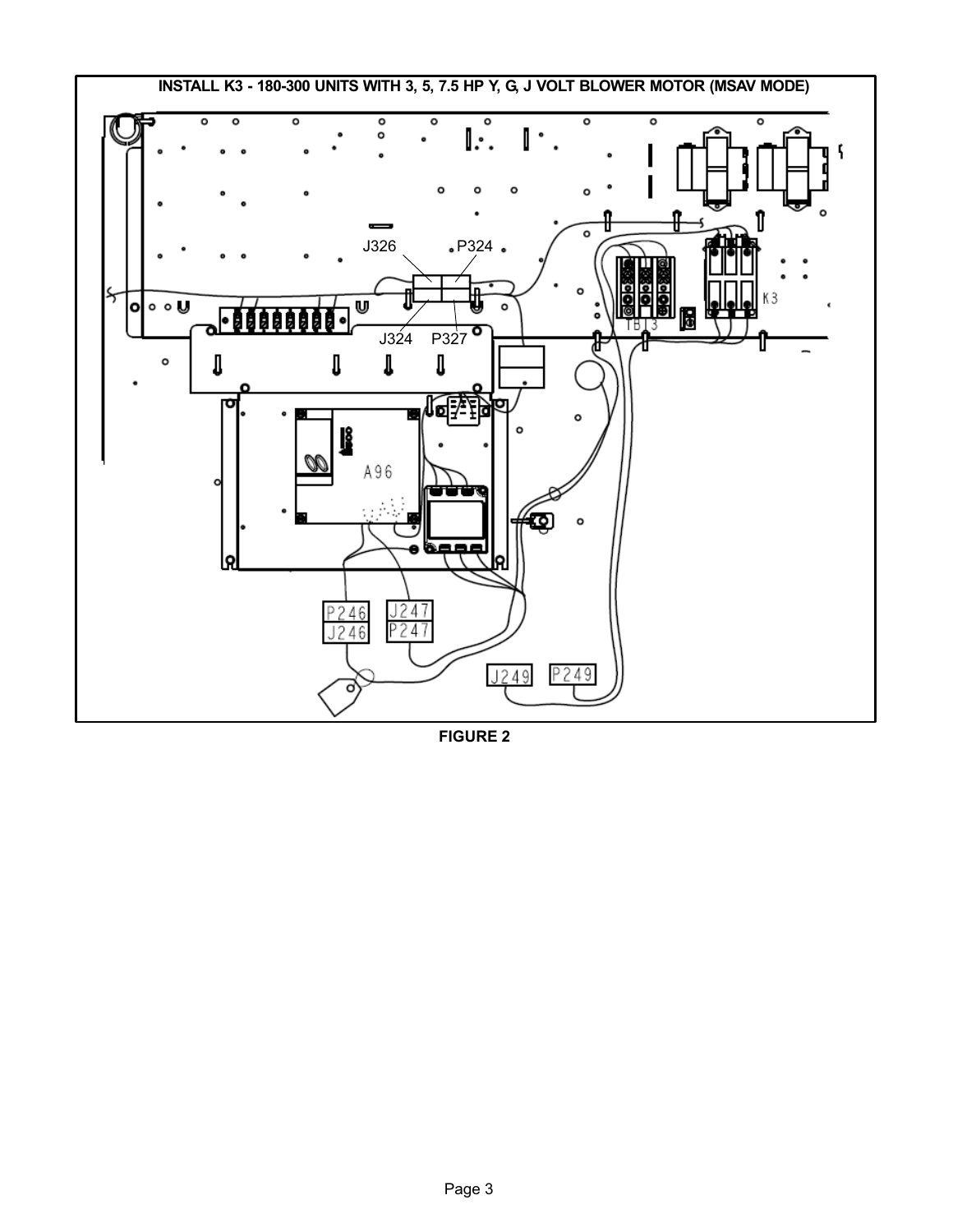# Change To VFD Bypassed − 180−300 Units

Use this section to bypass the VFD and operate unit in CAV mode.

1− Disconnect all power to unit.

#### Low Voltage Changeover

- 2− Disconnect J326 from P324.
- 3− Disconnect J324 from P327.
- 4− Connect P324 into J324 as shown in figure 3.

#### High Voltage Changeover

- 5− Disconnect J246 from P246.
- 6− Disconnect J247 from P247.
- 7− Connect P249 into J246.
- 8− Connect J249 into P247 as shown in figure 3.
- 9− Verify connections are made according to previous steps.

10− Restore power to unit.



FIGURE 3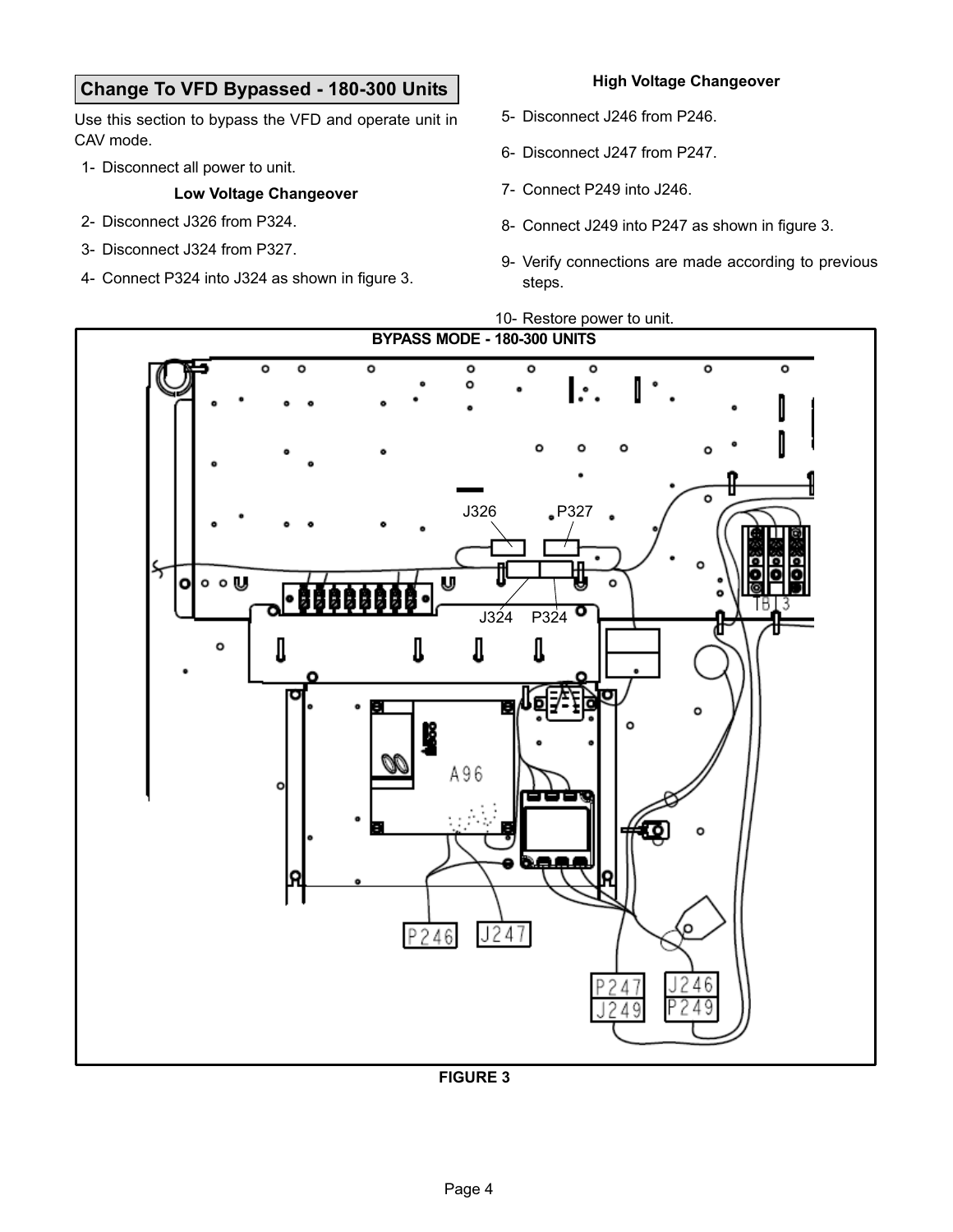# Change to MSAV Mode − 180−300 Units

Use this section to return blower to inverter driven mode.

Refer to figure [1](#page-1-0) for units with S42 blower overload and figure [2](#page-2-0) for units without S42 blower overload.

1− Disconnect all power to unit.

#### Low Voltage Changeover

- 2− Disconnect J324 from P324.
- 3− Connect J324 into P327.
- 4− Connect P324 into J326.

#### High Voltage Changeover

- 5− Disconnect P247 from J249.
- 6− Disconnect J246 from P249.
- 7− Connect P247 into J247.
- 8− Connect J246 into P246.
- 9− Verify connections are made according to previous steps.
- 10− Restore power to unit.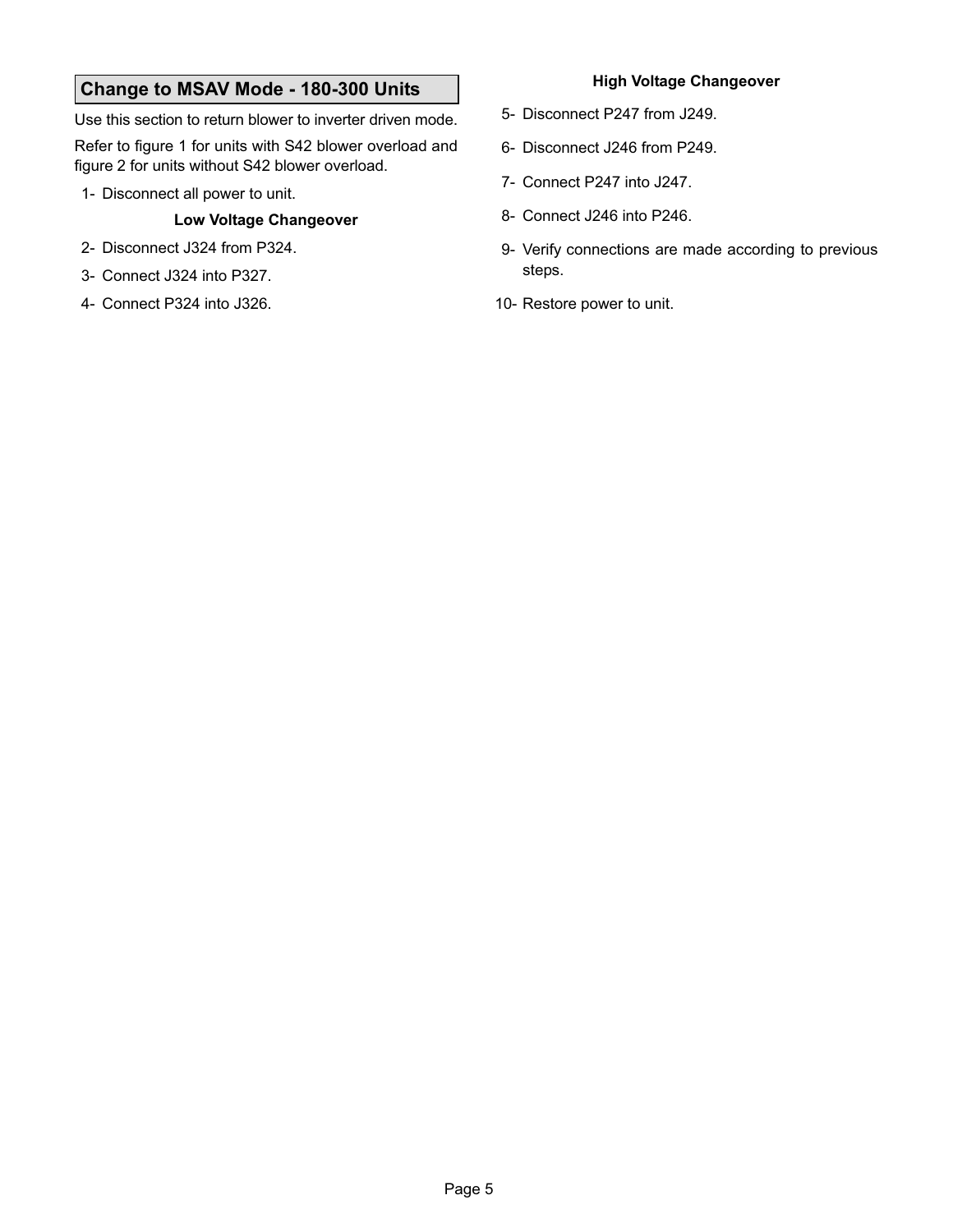#### Installation − 092−150 Units

Installation is shown in MSAV mode; the inverter is not bypassed. See Changed To VFD Bypass section to operate unit in CAV mode. See figure 4.

- 1− Disconnect all power to unit.
- 2− Remove TB13 terminal block. Install K3 blower contactor in place of the TB13 terminal block using screws provided.
- 3− Disconnect six wires from TB13 and connect to K3−L1, L2, L3.
- 4− Locate low voltage harness marked K3−A, B and P325−1, 2. Connect leads marked K3−A, B to the appropriate terminals on K3.
- 5− Connect the high voltage harness leads marked TB13/K3−T1, T2, T3 to K3−T1, T2, T3.
- 6− Route wires as shown and secure to high voltage wires with wire ties provided.



FIGURE 4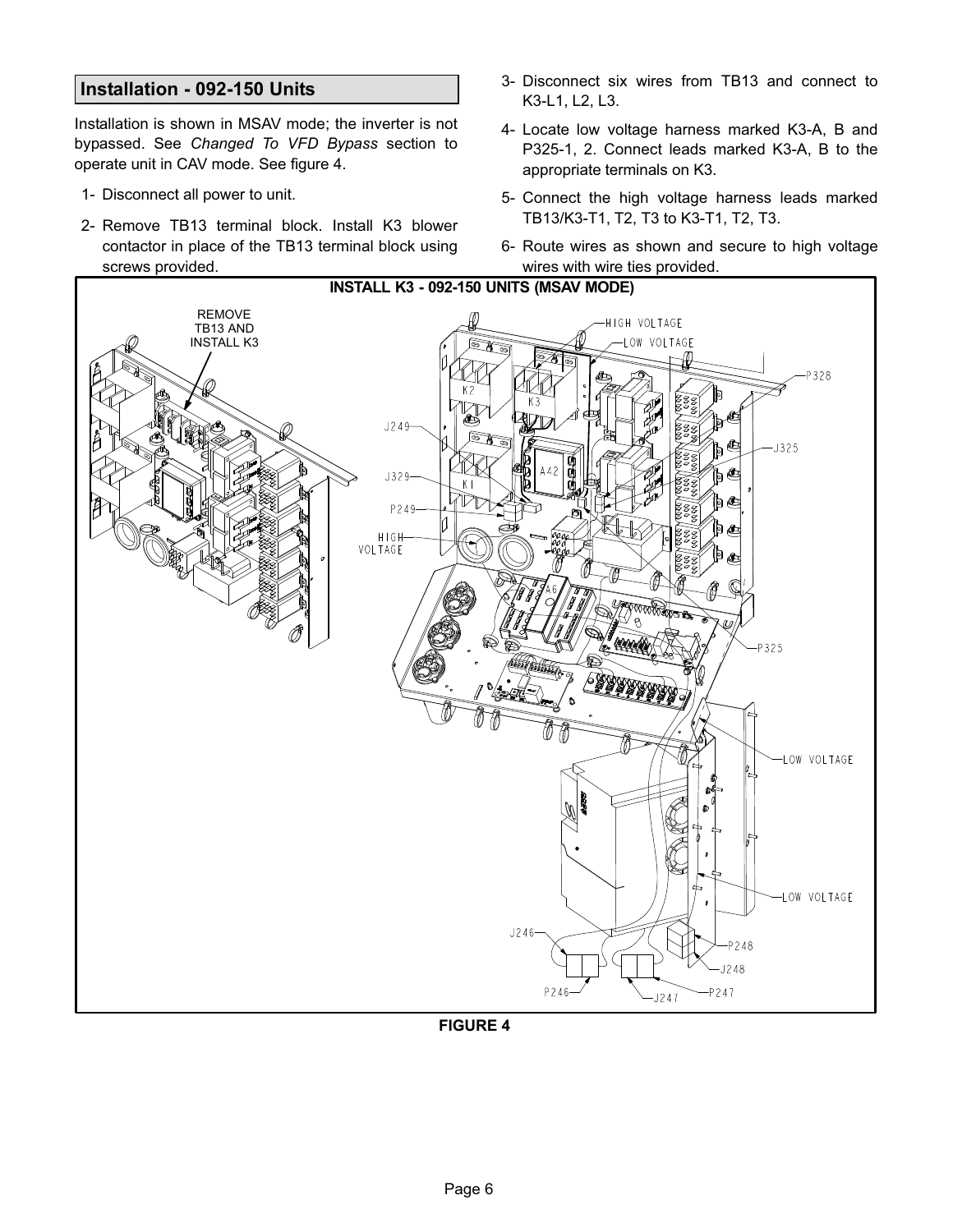# Change To VFD Bypassed − 092−150 Units

Use this section to bypass the VFD and operate unit in CAV mode.

See figure 5.

1− Disconnect all power to unit.

#### Low Voltage Changeover

- 2− Disconnect P328 from J325.
- 3− Connect P325 into J325.
- 4− Disconnect P326 from J35.
- 5− Disconnect P35 from J326.
- 6− Connect P35 into J35.

#### High Voltage Changeover

- 7− Disconnect P249 from J329.
- 8− Connect P249 into J249.
- 9− Disconnect P246 from J246.
- 10− Disconnect P247 from J247.
- 11− Connect P247 into J246.
- 12− Verify connections are made according to previous steps.

#### 13− Restore power to unit.